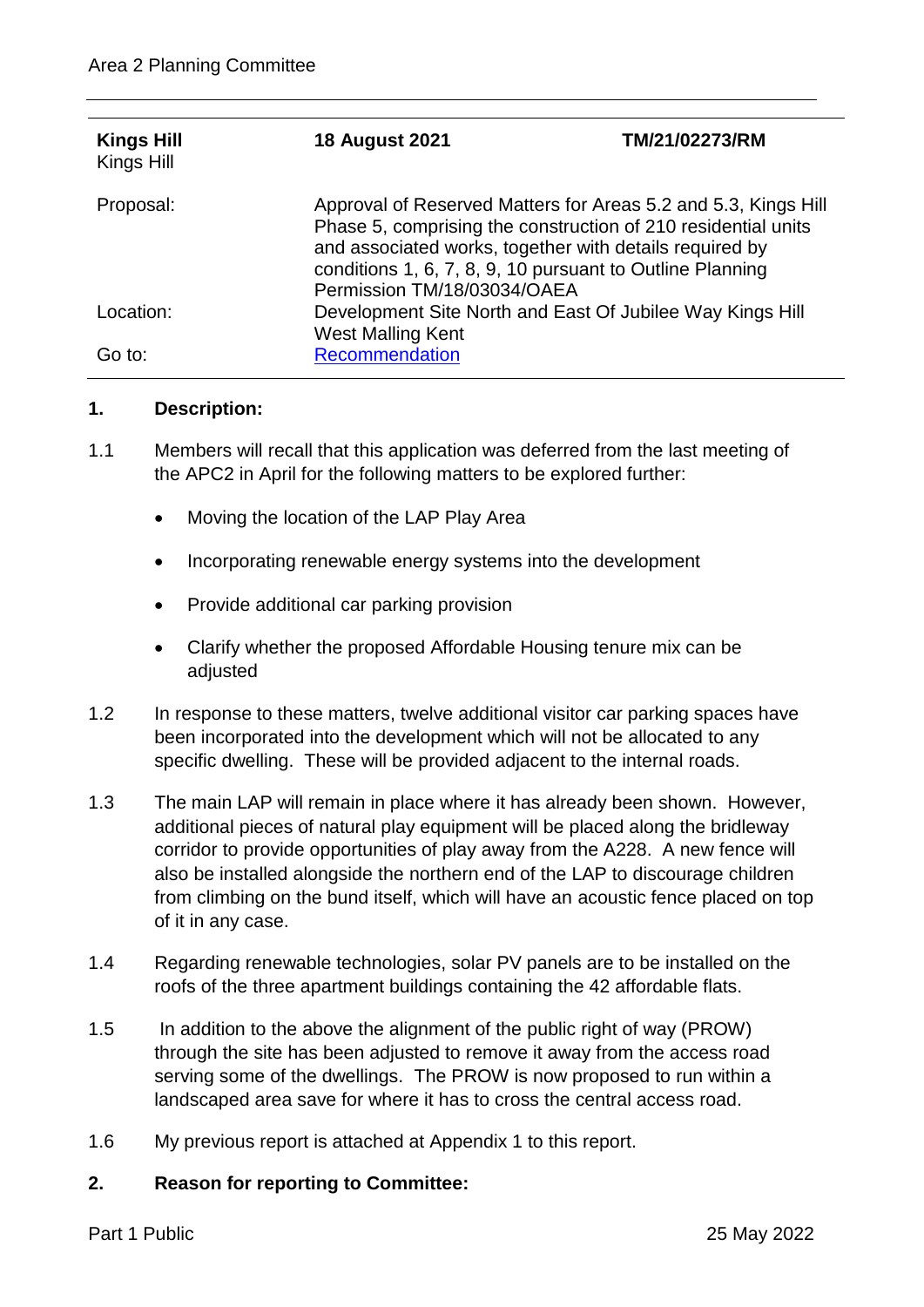2.1 To report the application back following its deferral from the previous meeting of the APC2.

## **3. The site:**

3.1 This site is described as sites 5.2 and 5.3 combined and forms the largest of the three outline submissions. It is bounded to the north-west by the by-pass, to the south and west by the Rolex Headquarters building and associated car parking and open land to the east, which did form an area proposed for allocation in the former draft local plan, known as Broadwater Farm. Sites 5.2 and 5.3 lie to the northern edge of the business park area of Kings Hill estate and comprise two parcels of land, totalling an area of 8 ha. Coalpit Wood (an Ancient Woodland) lies directly to the south of the application site, separating it from existing residential development in Phase 3 of the Kings Hill village.

#### **4. Consultees:**

4.1 No further consultations have been undertaken since the application was deferred from the previous meeting.

## **5. Determining Issues:**

- 5.1 Starting first with Affordable Housing, the tenure mix for the affordable housing has already been formally agreed within the s106 Agreement as part of the outline planning permission between the Council and the developer as being 70/30 Social Rent/Intermediate Housing. There is no scope when determining this Reserved Matters submission to revisit and amend this agreed tenure mix.
- 5.2 Concerning the renewable technology, solar PVs will be fitted to the roof of three of the apartment buildings, which will also contain the affordable flats. Whilst there is no up-to-date development plan policy concerning the use of this technology, it would certainly align itself with the Council's Climate Change Strategy and be a much-improved position to the one reported to the last APC 2 meeting.
- 5.3 With regard to the children's play area, there is no scope to simply re-site this elsewhere within the site as the entire layout would have to be changed at this late stage. The position of this within the site is considered to be acceptable both in terms of child safety and air quality. There is a bund standing between the play area and the A228 on top of which an acoustic fence will be located. Railings will also now be posted between the play area and the bund to discourage movement onto it. These safety features combined with parental supervision would be sufficient, in planning terms, to render the area safe for its intended use. With regard to air quality, the proposed layout has not drawn an objection from colleagues in the Environmental Protection Team on this ground. Furthermore, poor air quality tends to occur in confined areas where stationary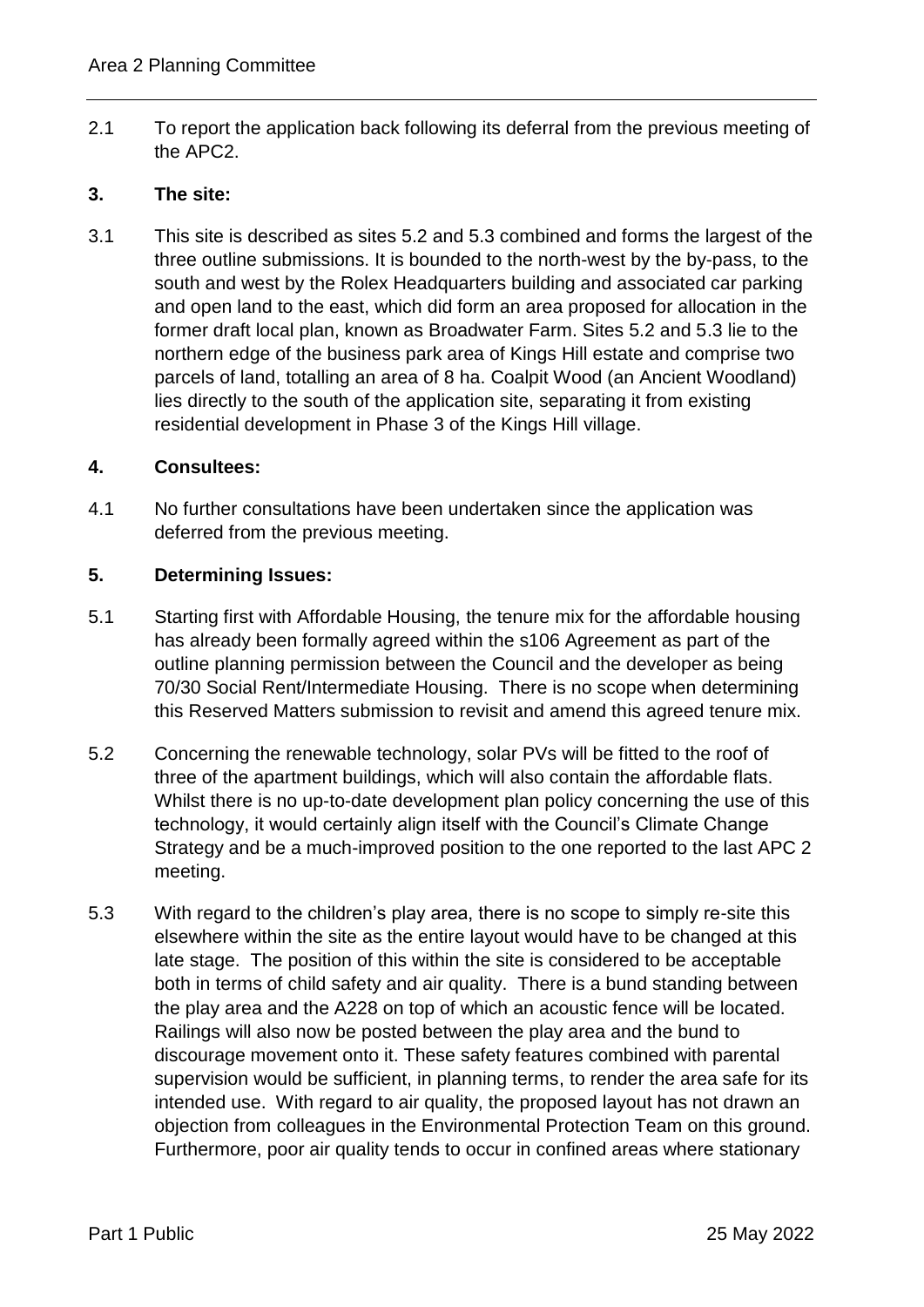traffic builds up. The open aspect for the general locality should not create the conditions to present an air quality issue for those using the LAP.

- 5.4 Notwithstanding the above additional play equipment, in the form of trim trail and natural play equipment, is proposed to be located within the corridor to accommodate the realigned PROW. Details of the specific pieces of equipment can be required by condition. The provision of the additional play equipment exceeds what could be required under the terms of the original planning permission for this site and will provide a good alternative offer to the LAP located at the northern end of the site. As such, the amended details are considered to be acceptable.
- 5.5 Twelve additional car parking spaces will be provided within the site which will not be allocated to specific dwellings within the development. A balance must be struck between providing additional parking and how this affects the landscaping/character of the development. Given that the highway authority considered the previous scheme to be acceptable, it must follow that the increased car parking provision must also be considered acceptable. The additional number of car parking spaces also would not harm the overall character of the development.
- 5.6 The alignment of the PROW has been revised so that it no longer runs along part of the access road serving the development. It will now be located wholly within the green corridor, except where it has to cross the central access road within the site. This will provide a better route for all those using the bridleway.
- 5.7 Taking all of the matters into account the proposed revisions are a modest but marked improvement to the scheme presented to the last meeting of the APC2. The development is still considered to conform to the development plan policies and national planning guidance referred to in my previous report. As such I recommend that this Reserved Matters submission be approved.

# <span id="page-2-0"></span>**6. Recommendation:**

6.1 **Approved Reserved Matters** in accordance with the following submitted details:

Proposed Layout KIN-BPTW-S01-ZZ-DR-A-0102 C03 dated 25.04.2022, Proposed Layout KIN-BPTW-S01-ZZ-DR-A-0103 C03 dated 25.04.2022, Proposed Layout KIN-BPTW-S01-ZZ-DR-A-0104 C02 dated 25.04.2022, Proposed Layout KH5-BPTW-S01-ZZ-DR-A-0105 C02 dated 25.04.2022, Proposed Layout KH5-BPTW-S01-ZZ-DR-A-0106 C02 dated 25.04.2022, Proposed Layout KIN-BPTW-S01-ZZ-DR-A-0107 C02 dated 25.04.2022, Proposed Layout KIN-BPTW-S01-ZZ-DR-A-0108 C02 dated 25.04.2022, Proposed Layout KIN-BPTW-S01-ZZ-DR-A-0109 C02 dated 25.04.2022, Proposed Layout KH5-BPTW-S01-ZZ-DR-A-0110 C02 dated 25.04.2022, Proposed Layout KH5-BPTW-S01-ZZ-DR-A-0111 C02 dated 25.04.2022,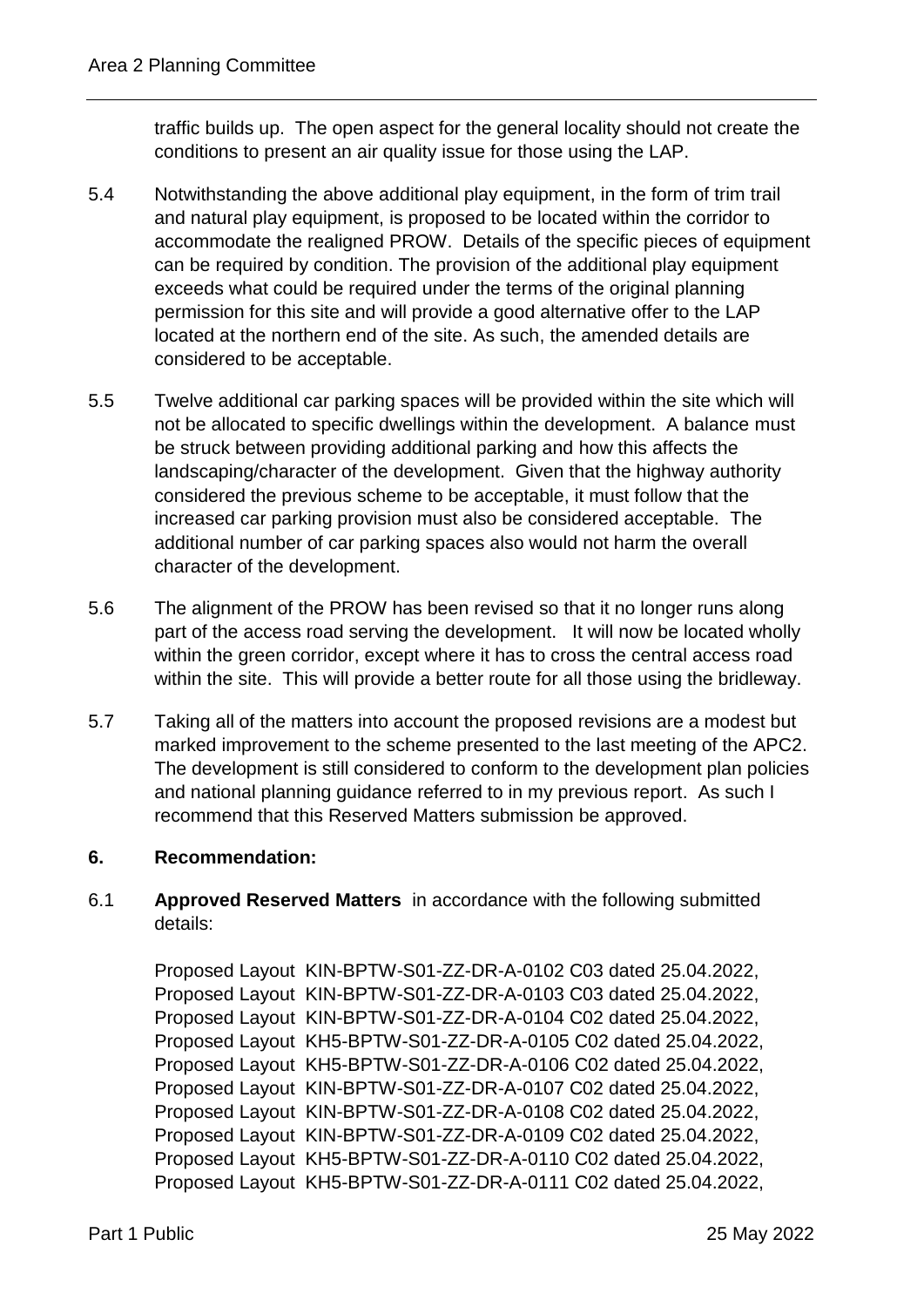Proposed Layout KH5-BPTW-S01-ZZ-DR-A-0112 C01 dated 25.04.2022, Proposed Layout KH5-BPTW-S01-ZZ-DR-A-0113 C02 dated 25.04.2022, Proposed Layout KH5-BPTW-S01-ZZ-DR-A-0122 C02 dated 25.04.2022, Proposed Floor Plans KH5-BPTW-B01-ZZ-DR-A-1051 C02 dated 25.04.2022, Proposed Elevations KH5-BPTW-B01-ZZ-DR-A-2051 C02 dated 25.04.2022, Proposed Floor Plans KH5-BPTW-B02-ZZ-DR-A-1052 C02 dated 25.04.2022, Proposed Elevations KH5-BPTW-B02-ZZ-DR-A-2052 C02 dated 25.04.2022, Proposed Floor Plans KH5-BPTW-B04-ZZ-DR-A-1054 C02 dated 25.04.2022, Proposed Elevations KH5-BPTW-B04-ZZ-DR-A-2054 C02 dated 25.04.2022, Proposed Floor Plans KH5-BPTW-B05-ZZ-DR-A-1055 C02 dated 25.04.2022, Proposed Roof Plan KH5-BPTW-B05-ZZ-DR-A-1056 C02 dated 25.04.2022, Proposed Elevations KH5-BPTW-B05-ZZ-DR-A-2055 C02 dated 25.04.2022, Proposed Roof Plan KH5-BPTW-B07-ZZ-DR-A-1060 C02 dated 25.04.2022, Proposed Elevations KH5-BPTW-B07-ZZ-DR-A-2057 C02 dated 25.04.2022, Proposed Plans and Elevations KH5-BPTW-T05-ZZ-DR-A-1005 C02 dated 25.04.2022, Proposed Elevations KH5-BPTW-S01-ZZ-DR-A-2023 C03 dated 25.04.2022, Proposed Elevations KH5-BPTW-S01-ZZ-DR-A-2024 C03 dated 25.04.2022, Proposed Elevations KH5-BPTW-S01-ZZ-DR-A-2025 C02 dated 25.04.2022, Proposed Elevations KH5-BPTW-S01-ZZ-DR-A-2026 C02 dated 25.04.2022, Proposed Elevations KH5-BPTW-S01-ZZ-DR-A-2027 C02 dated 25.04.2022, Proposed Elevations KH5-BPTW-S01-ZZ-DR-A-2029 C01 dated 25.04.2022, Other Surface Water Management Strategy part 1 and 2 dated 18.08.2021, Management Plan Landscape and Ecological dated 18.08.2021, Landscape Layout 7448.5.2\_5.3.HS.6.1 rev B (1 of 8) dated 18.08.2021, Landscape Layout 7448.5.2\_5.3.HS.6.2 rev B (2 of 8) dated 18.08.2021, Landscape Layout 7448.5.2\_5.3.HS.6.3 rev B (3 of 8) dated 18.08.2021, Landscape Layout 7448.5.2\_5.3.HS.6.4 rev B (4 of 8) dated 18.08.2021, Landscape Layout 7448.5.2\_5.3.HS.6.5 rev B (5 of 8) dated 18.08.2021, Landscape Layout 7448.5.2\_5.3.HS.6.6 rev B (6 of 8) dated 18.08.2021, Landscape Layout 7448.5.2\_5.3.HS.6.7 rev B ( 7 of 8) dated 18.08.2021, Landscape Layout 7448.5.2\_5.3.HS.6.8 rev B (8 of 8) dated 18.08.2021, Landscape Layout 7448.5.2\_5.3.HS.6.0 rev B Detailed Hard Landscape dated 18.08.2021, Planting Plan 7448.5.2\_5.3.PP.5.1 rev C (1 of 8) dated 18.08.2021, Planting Plan 7448.5.2\_5.3.PP.5.2 rev C ( 2 of 8) dated 18.08.2021, Planting Plan 7448.5.2\_5.3.PP.5.3 rev C (3 of 8) dated 18.08.2021, Planting Plan 7448.5.2\_5.3.PP.5.4 rev C ( 4 of 8) dated 18.08.2021, Planting Plan 7448.5.2\_5.3.PP.5.5 rev C ( 5 of 8) dated 18.08.2021, Planting Plan 7448.5.2\_5.3.PP.5.6 rev C (6 of 8) dated 18.08.2021, Planting Plan 7448.5.2\_5.3.PP.5.7 rev C (7 of 8) dated 18.08.2021, Planting Plan 7448.5.2\_5.3.PP.5.8 rev C (8 of 8) dated 18.08.2021, Planting Plan 7448.5.2\_5.3.PP.5.0 rev C Detailed Overview dated 18.08.2021, Noise Assessment dated 18.08.2021, Other Transport Technical Note dated 18.08.2021, Proposed Floor Plans KH5-BPTW-B03-ZZ-DR-A-1053 C01 dated 18.08.2021, Proposed Elevations KH5-BPTW-B03-ZZ-DR-A-2053 C01 dated 18.08.2021, Proposed Floor Plans KH5-BPTW-B06-ZZ-DR-A-1057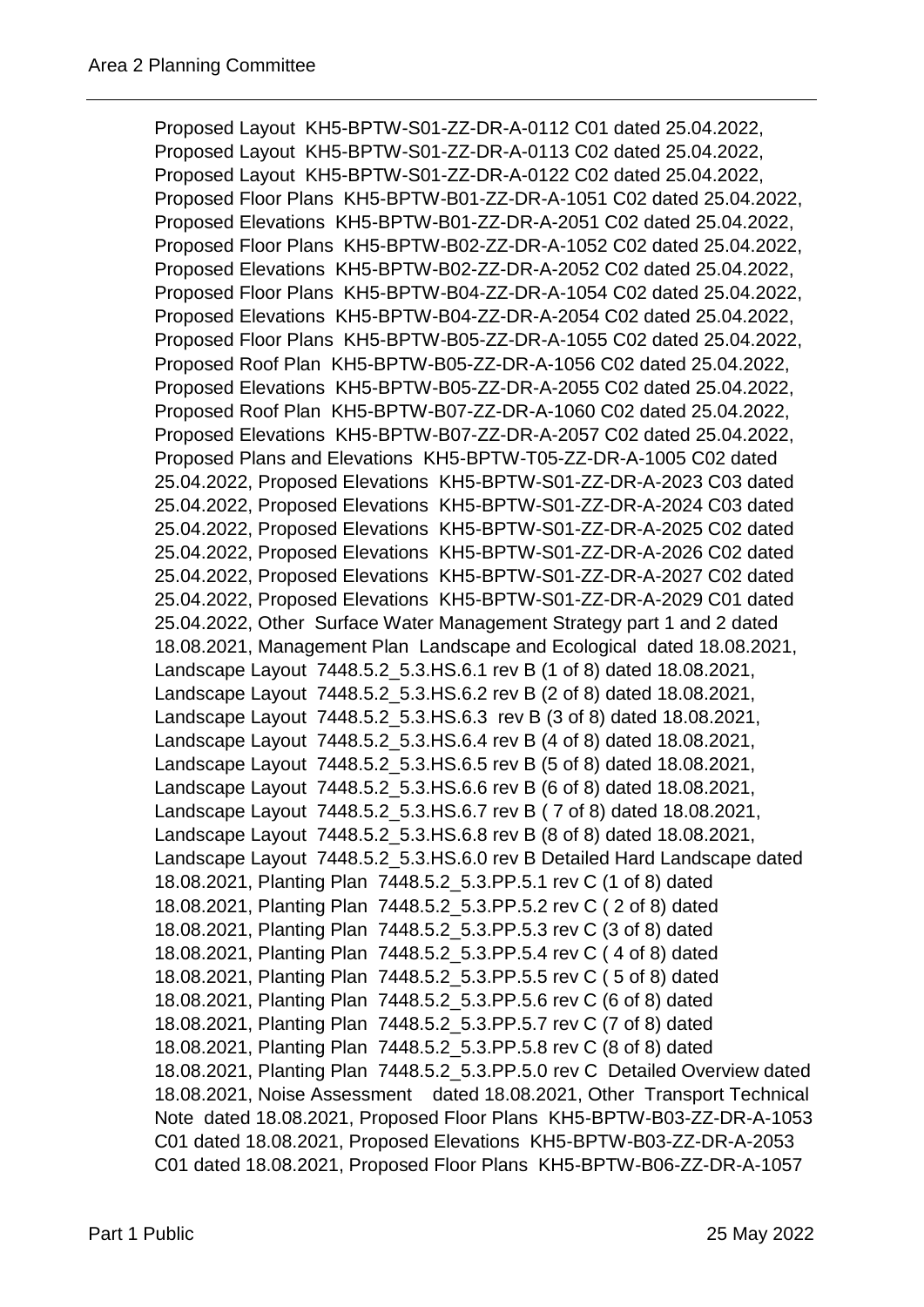C01 dated 18.08.2021, Proposed Roof Plan KH5-BPTW-B06-ZZ-DR-A-1058 C01 dated 18.08.2021, Proposed Elevations KH5-BPTW-B06-ZZ-DR-A-2056 C01 dated 18.08.2021, Landscaping 7448.LSP.03 REV G dated 28.03.2022, Proposed Floor Plans KH5-BPTW-B08-ZZ-DR-A-1061 C01 dated 18.08.2021, Proposed Roof Plan KH5-BPTW-B08-ZZ-DR-A-1062 C01 dated 18.08.2021, Proposed Elevations KH5-BPTW-B08-ZZ-DR-A-2058 C01 dated 18.08.2021, Proposed Floor Plans KH5-BPTW-B09-ZZ-DR-A-1063 C01 dated 18.08.2021, Proposed Elevations KH5-BPTW-B09-ZZ-DR-A-2059 C01 dated 18.08.2021, Location Plan KH5-BPTW-S01-ZZ-DR-A-0100 C01 dated 18.08.2021, Existing Site Layout KIN-BPTW-S01-ZZ-DR-A-0101 C01 dated 18.08.2021, Existing Site Layout KH5-BPTW-S01-ZZ-DR-A-0113- C01 dated 18.08.2021, Proposed Elevations KH5-BPTW-S01-ZZ-DR-A-2021 C01 dated 18.08.2021, Proposed Elevations KH5-BPTW-S01-ZZ-DR-A-2022 C01 dated 18.08.2021, Proposed Elevations KH5-BPTW-S01-ZZ-DR-A-2028 C01 dated 18.08.2021, Proposed Plans and Elevations KH5-BPTW-T01-ZZ-DR-A-1001 C01 dated 18.08.2021, Proposed Plans and Elevations KH5-BPTW-T01-ZZ-DR-A-1005 C01 dated 18.08.2021, Proposed Plans and Elevations KH5-BPTW-T01-ZZ-DR-A-1007 C01 dated 18.08.2021, Proposed Plans and Elevations KH5-BPTW-T01-ZZ-DR-A-1008 C01 dated 18.08.2021, Proposed Plans and Elevations KH5- BPTW-T01-ZZ-DR-A-1009 C01 dated 18.08.2021, Proposed Plans and Elevations KH5-BPTW-T01-ZZ-DR-A-1013 C01 dated 18.08.2021, Proposed Plans and Elevations KH5-BPTW-T01-ZZ-DR-A-1017 C01 dated 18.08.2021, Proposed Plans and Elevations KH5-BPTW-T01-ZZ-DR-A-1019 C01 dated 18.08.2021, Proposed Plans and Elevations KH5-BPTW-T01-ZZ-DR-A-1021 C01 dated 18.08.2021, Proposed Plans and Elevations KH5-BPTW-T21-ZZ-DR-A-1022 C01 dated 18.08.2021, Proposed Plans and Elevations KH5- BPTW-T01-ZZ-DR-A-1025 C01 dated 18.08.2021, Proposed Plans and Elevations KH5-BPTW-T01-ZZ-DR-A-1027 C01 dated 18.08.2021, Proposed Plans and Elevations KH5-BPTW-T25-ZZ-DR-A-1026 C01 dated 18.08.2021, Proposed Plans and Elevations KH5-BPTW-T26-ZZ-DR-A-1028 C01 dated 18.08.2021, Proposed Plans and Elevations KH5-BPTW-T26-ZZ-DR-A-1029 C01 dated 18.08.2021, Proposed Plans and Elevations KH5-BPTW-T29-ZZ-DR-A-1030 C01 dated 18.08.2021, Proposed Plans and Elevations KH5- BPTW-T30-ZZ-DR-A-1033 C01 dated 18.08.2021, Proposed Plans and Elevations KH5-BPTW-T33-ZZ-DR-A-1034 C01 dated 18.08.2021, Proposed Plans and Elevations KH5-BPTW-T34-ZZ-DR-A-1037 C01 dated 18.08.2021, Proposed Plans and Elevations KH5-BPTW-T37-ZZ-DR-A-1038 C01 dated 18.08.2021, Proposed Plans and Elevations KH5-BPTW-T38-ZZ-DR-A-1039 C01 dated 18.08.2021, Proposed Floor Plans KH5-BPTW-T41-ZZ-DR-A-1042 C01 dated 18.08.2021, Proposed Plans and Elevations KH5-BPTW-T39-ZZ-DR-A-1040 C01 dated 18.08.2021, Proposed Elevations KH5-BPTW-T39-ZZ-DR-A-1041 C01 dated 18.08.2021, Proposed Plans and Elevations KH5- BPTW-T41-ZZ-DR-A-1043 C01 dated 18.08.2021, Proposed Plans and Elevations KH5-BPTW-T43-ZZ-DR-A-1045 C01 dated 18.08.2021, Design and Access Statement KH5-BPTW-XX-XX-DO-A-060 C01 dated 18.08.2021, Other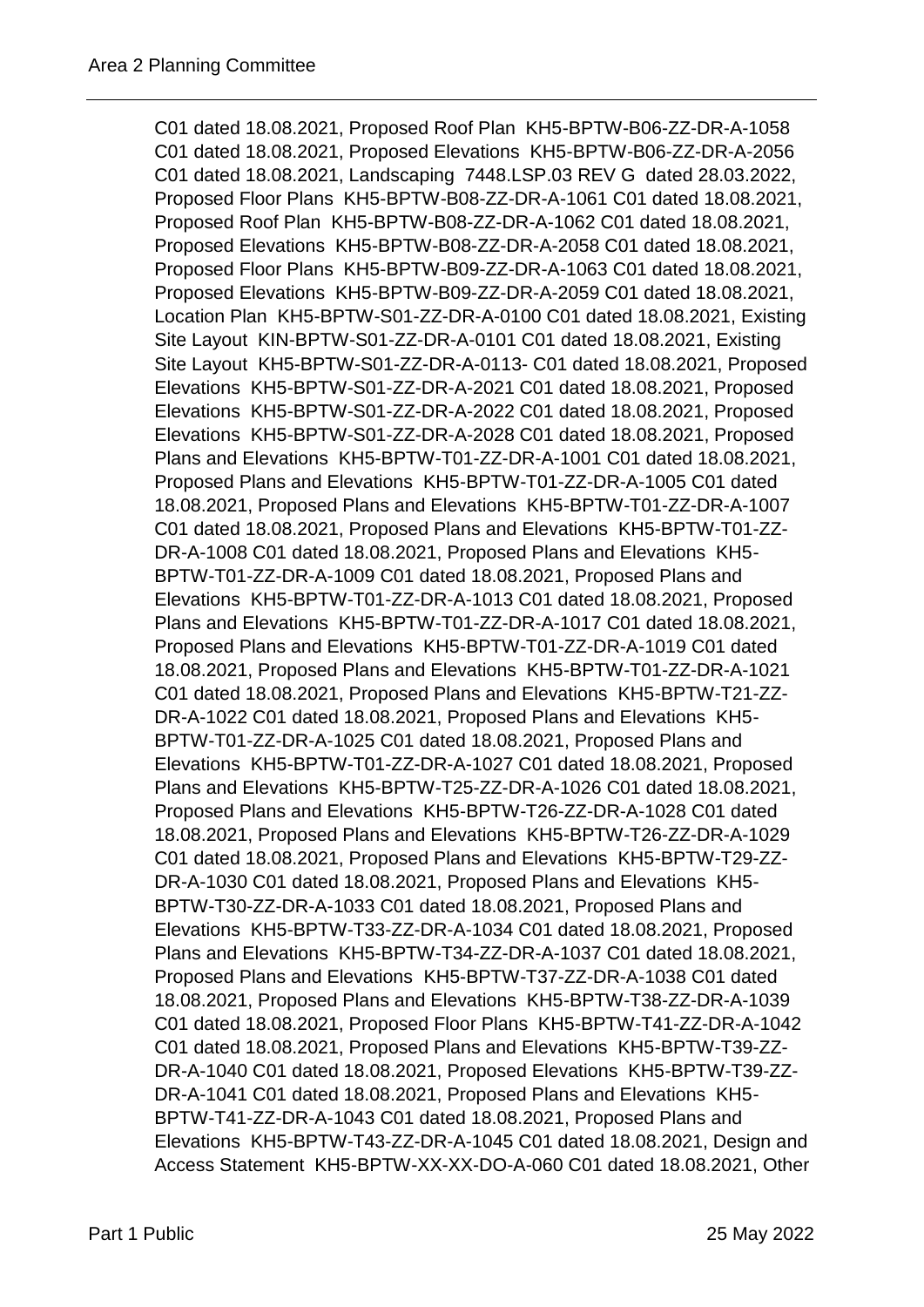Technical Briefing Note Aspect Ecology dated 18.08.2021, Arboricultural Assessment dated 18.08.2021, Other Technical note Surface water modelling of Kings Hill area 5.2 and 5.3 dated 18.08.2021, Planning Layout HC-3048-506 sheet 1 dated 18.08.2021, Planning Layout HC-3048-506 sheet 2 dated 18.08.2021, Drainage Layout HC-3048-500and 501 sheet 1 and 2 dated 18.08.2021

## **Conditions / Reasons**

1. The development shall be carried out in accordance with the plans listed in the section of this decision notice headed "This was approved in accordance with the following submitted details".

Reason: To ensure the development is carried out in accordance with the approval and to ensure the quality of development indicated on the approved plans is achieved in practice.

2 No dwelling shall be occupied until the children's play equipment has been installed in accordance with details that have first been submitted to and approved in writing by the Local Planning Authority. The equipment shall be installed in accordance with the approved details and retained at all times thereafter.

Reason: To ensure that the play equipment is available for use at the time of first occupation.

#### **Informatives**

- 1. The proposed development is within a road which has a formal street numbering scheme and it will be necessary for the Council to allocate a postal address to the new property. To discuss the arrangements, you are invited to email to addresses@tmbc.gov.uk. To avoid difficulties for first occupiers, you are advised to do this as soon as possible and, in any event, not less than one month before the new properties are ready for occupation.
- 2. The developer is strongly encouraged to consider all available opportunities for incorporating renewable energy technologies into the approved development wherever possible and for measures to support biodiversity within the construction of the buildings.
- 3. The applicant, and any subsequent management company responsible for the development once completed, are strongly encouraged to enter into early and ongoing liaison with Kings Hill Parish Council regarding the management and enforcement of parking across the development to ensure this takes place in an appropriate and rigorous manner at all times.
- 4. The applicant is strongly encouraged to investigate all appropriate design-based and site management solutions for preventing unacceptable and unauthorised